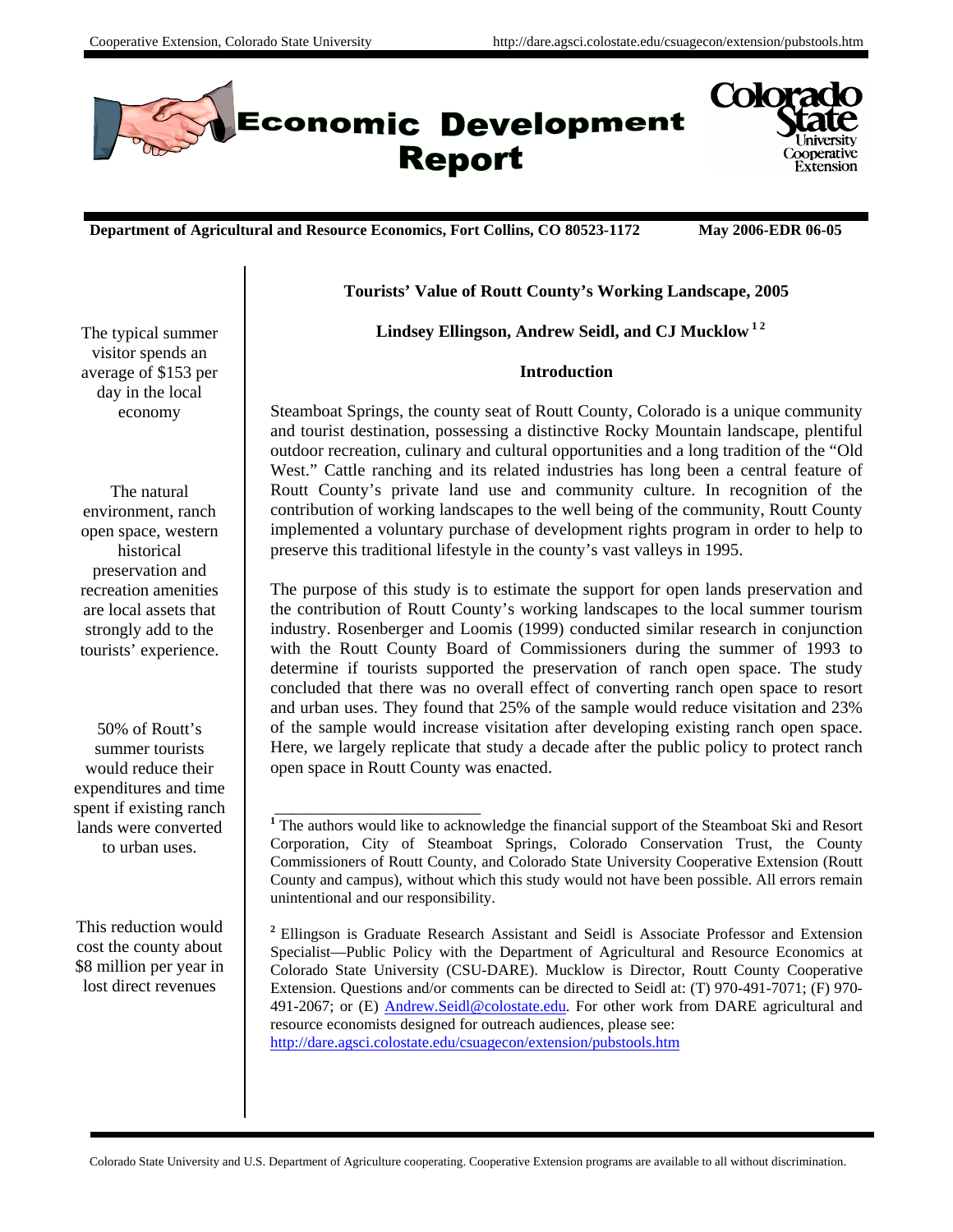This report explains the type of tourist that visits the Steamboat Springs area during the summer months. Tourists' attitudes toward natural and man-made assets provided within Routt County are discussed. In addition, the characteristics of the respondents' trips to the Steamboat Springs area are examined, specifically the type of activities tourists partake in, how far they travel to Steamboat Springs and how much they spend within the Steamboat Springs local economy. Lastly, tourists' behavior contingent on potential urban development in the Steamboat Springs area is analyzed.

#### **Methodology**

The intent of our sample frame is to represent summer tourists to Routt County. Summer tourists were randomly intercepted at seven different locations throughout Routt County from early July through mid September of 2005. Surveys were randomly distributed during weekends and weekdays. Survey collection areas were equally distributed among three main locations: the airport, the visitor center at Steamboat Lake and locations around the town of Steamboat Springs (Table 1). The survey crew consisted of Colorado State University graduate students, who were visibly identifiable as such. Potential survey respondents were filtered by a series of introductory questions in order to establish that they were adults and non-resident of Routt County. The survey was four pages in length and was completed by the tourist in approximately 15 minutes. A total of 420 surveys were completed.

| Location               | Count | Percentage |
|------------------------|-------|------------|
| Airport                | 131   | 32.3%      |
| Visitor's Center       | 117   | 28.8%      |
| Mt Werner Village      | 89    | 21.9%      |
| <b>Baseball Fields</b> | 52    | 12.8%      |
| Rodeo Grounds          | 13    | 3.2%       |
| Art Depot              | 4     | 1.0%       |
| Total                  | 406   | 100.0%     |

**Table 1: Location of Survey Distribution** 

#### **Tourist Demographics**

In order to determine what type of tourist visits the Steamboat Springs area, respondents were asked various socio-demographic questions. In addition, they were asked where they permanently reside to get a better idea of the portion of tourists from out of state that are attracted to the Steamboat Springs area. This section explains the typical tourist that visits Routt County during the summer tourist season.

Of the 420 survey respondents, 53% were male and 47% were female. The mean age of a Routt County tourist was approximately 45 yrs and the median age was 43 yrs old, indicating little skewness in the age data. The mean level of educational attainment of Routt County tourists is a 4-yr college degree (Figure 1). Some 75% of respondents have a bachelor's degree or greater. Of them over half received a master's or professional degree (39% of total respondents).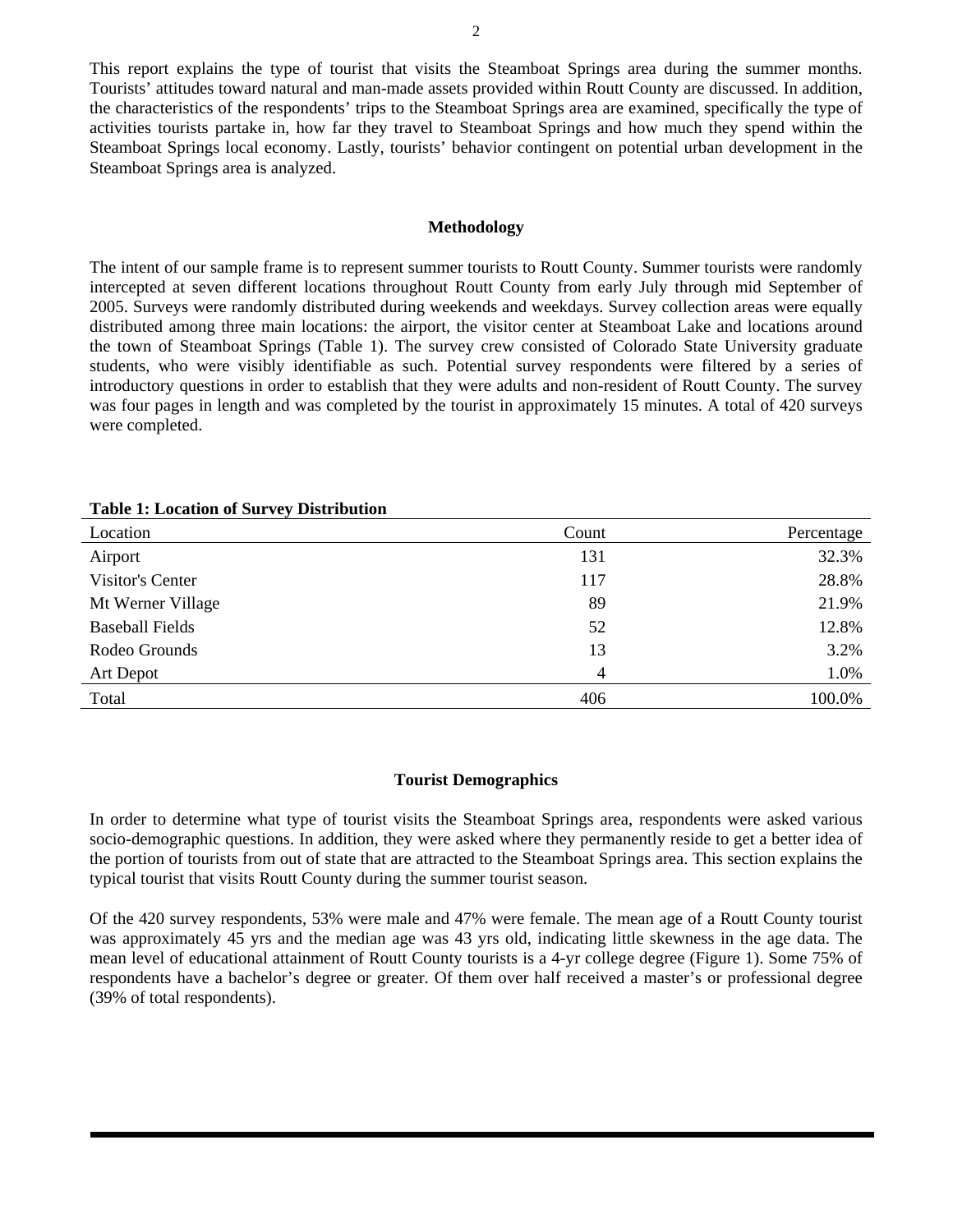

**Figure 1: Routt County Tourists' Highest Level of Education Completed** 

Respondents were asked to choose from the following employment status categories: employed, retired, unemployed or work in home. The majority of the respondents are employed outside of their homes (80.6%), while 6.6% of the respondents work in their home, 10.8% are retired and 2.1% are unemployed (Figure 2). The mean and median number of income earners per household during 2004 is 1.7 and 2, respectively, typical of a US household.

Respondents were asked to select their 2004 household income before taxes from a range of annual income levels. The mean and median annual household income range was \$100,000 to \$129,999. Approximately 60% of Routt County tourists earn at least \$100,000 per year. Almost 15% of the total respondents earn over \$300,000 a year, while 18% earn less than \$60,000 per year (Figure 3). Higher income levels of the respondents coincide with higher education levels. This household income levels far exceed median income in Colorado and the US.

The vast majority of the Routt County summer tourists reside in the United States, while 1.2% resides in foreign countries such as England, Mozambique, Netherlands and Switzerland. Routt County summer tourists in our sample traveled from 44 of the 50 United States. Nearly half of the respondents reside in Colorado. Tourists from Texas and California each contribute about 7% of the summer tourist population. Florida, Pennsylvania, New York, Missouri and Minnesota residents each make up about 3% of Routt County tourists (Table 2).

Of the 45.8% of the respondents from Colorado, 54.1% reside in the Denver metropolitan area. Fort Collins and Loveland, the nearest large population center to Routt County, residents account for approximately 14% of the Colorado residents, while Colorado Springs, Boulder and Longmont residents comprise 4.3%, 3.8% and 3.8%, respectively (Table 3).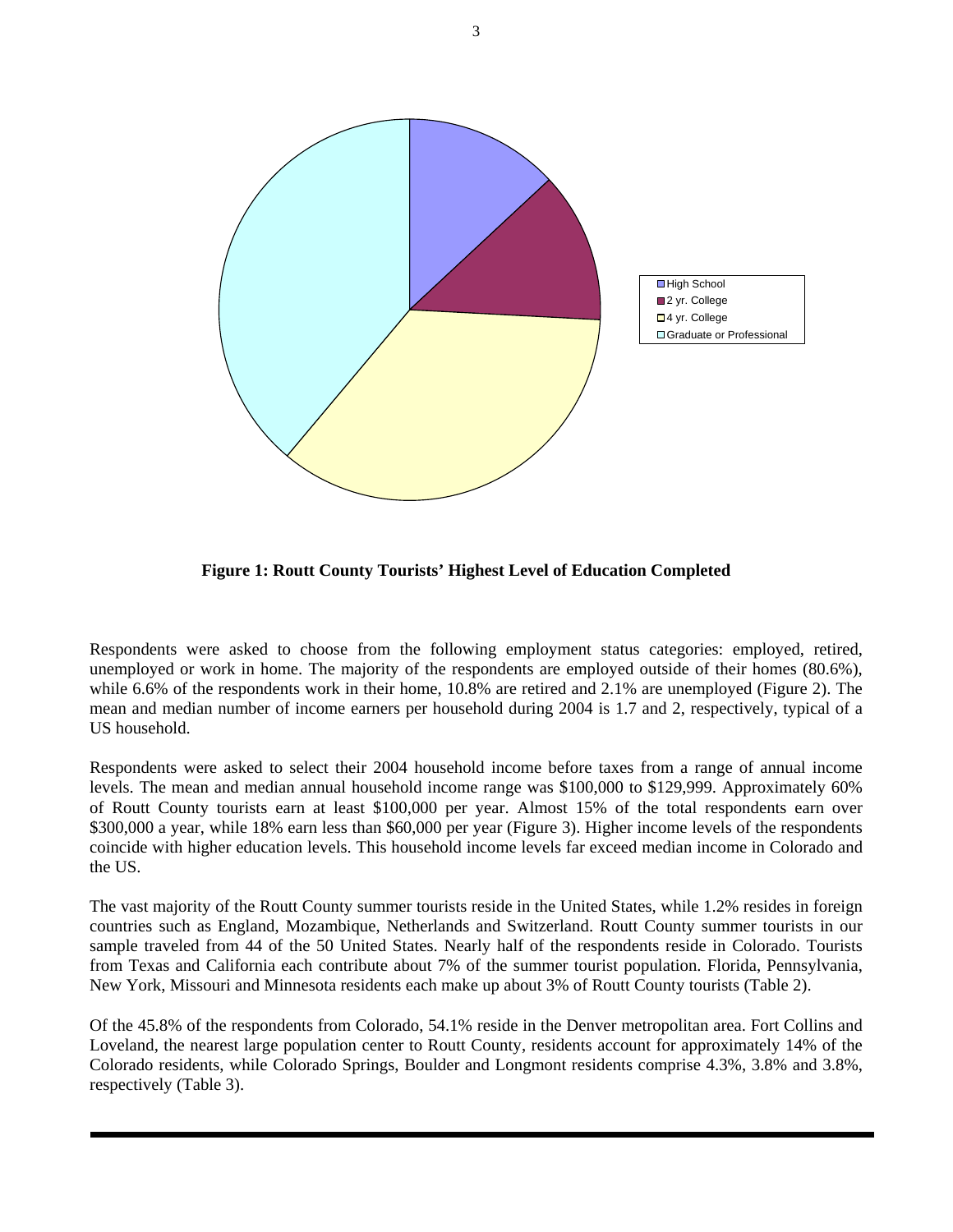

**Figure 2: Routt County Tourists' Employment Status** 



**Figure 3: Routt County Tourists' 2004 Household Income (Before Taxes)** 

4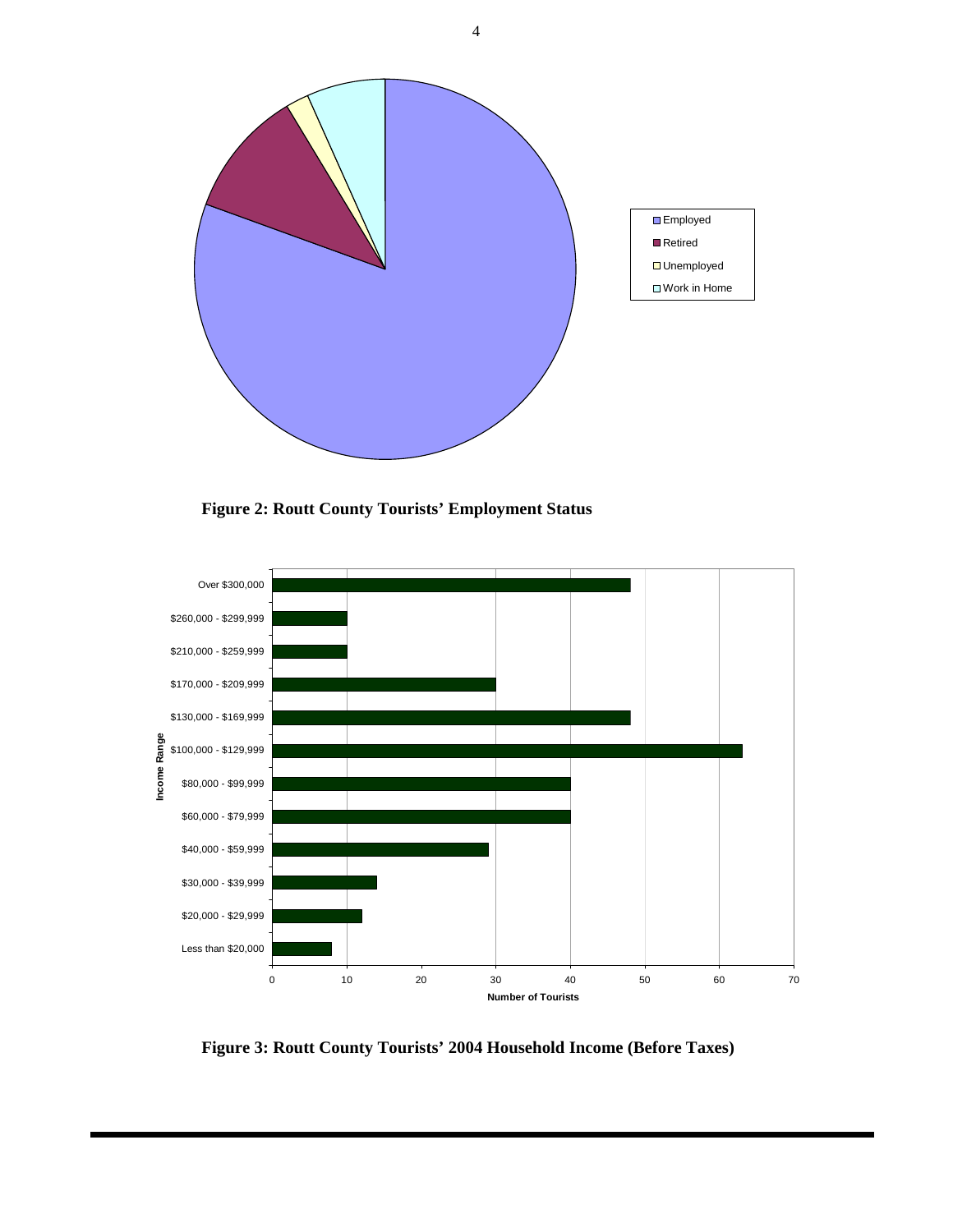| <b>State</b>  | Count          | Percentage | <b>State</b>     | Count          | Percentage |
|---------------|----------------|------------|------------------|----------------|------------|
| Colorado      | 185            | 45.8%      | Nebraska         | 3              | 0.7%       |
| Texas         | 29             | 7.2%       | Wisconsin        | 3              | 0.7%       |
| California    | 26             | 6.4%       | Kansas           | 2              | 0.5%       |
| Florida       | 15             | 3.7%       | Montana          | $\overline{2}$ | 0.5%       |
| Pennsylvania  | 14             | 3.5%       | North Carolina   | 2              | 0.5%       |
| New York      | 13             | 3.2%       | New Hampshire    | $\overline{2}$ | 0.5%       |
| Missouri      | 12             | 3.0%       | Oregon           | $\overline{2}$ | 0.5%       |
| Minnesota     | 11             | 2.7%       | Tennessee        | $\overline{2}$ | 0.5%       |
| Utah          | 9              | 2.2%       | Alabama          |                | 0.2%       |
| Illinois      | 8              | 2.0%       | Delaware         |                | 0.2%       |
| Arizona       | 6              | 1.5%       | Indiana          |                | 0.2%       |
| Connecticut   | 6              | 1.5%       | Kentucky         |                | 0.2%       |
| Ohio          | 5              | 1.2%       | Louisiana        |                | 0.2%       |
| Washington    | 5              | 1.2%       | Maryland         | 1              | 0.2%       |
| Michigan      | 4              | 1.0%       | New Jersey       |                | 0.2%       |
| North Dakota  | 4              | 1.0%       | New Mexico       |                | 0.2%       |
| Virginia      | $\overline{4}$ | 1.0%       | Nevada           |                | 0.2%       |
| Wyoming       | 4              | 1.0%       | Oklahoma         |                | 0.2%       |
| Arkansas      | 3              | 0.7%       | Rhode Island     |                | 0.2%       |
| Georgia       | 3              | 0.7%       | South Carolina   |                | 0.2%       |
| Idaho         | 3              | 0.7%       | Vermont          |                | 0.2%       |
| Massachusetts | 3              | 0.7%       | Washington, D.C. | 1              | 0.2%       |
| $N = 404$     |                |            |                  |                |            |

**Table 2: State of Residence of Routt County 2005 Summer Tourists** 

# **Table 3: Place of Residence for In-State Routt County Tourists**

| City                | Count          | Percentage | City                  | Count | Percentage |
|---------------------|----------------|------------|-----------------------|-------|------------|
| Denver Metro Area   | 100            | 54.1%      | <b>Castle Rock</b>    |       | 0.5%       |
| <b>Fort Collins</b> | 20             | 10.8%      | <b>Crested Butte</b>  |       | 0.5%       |
| Colorado Springs    | 8              | 4.3%       | Dillon                |       | 0.5%       |
| <b>Boulder</b>      | 7              | 3.8%       | Evans                 |       | 0.5%       |
| Longmont            | 7              | 3.8%       | Firestone             |       | 0.5%       |
| Loveland            | 6              | 3.2%       | <b>Grand County</b>   |       | 0.5%       |
| Craig               | 4              | 2.2%       | <b>Grand Junction</b> |       | 0.5%       |
| Breckenridge        | 3              | 1.6%       | Johnstown             |       | 0.5%       |
| <b>Brighton</b>     | 2              | 1.1%       | Leadville             | -1    | 0.5%       |
| Clifton             | 2              | 1.1%       | Louisville            |       | 0.5%       |
| Frederick           | 2              | 1.1%       | Mead                  |       | 0.5%       |
| Greeley             | 2              | 1.1%       | Nederland             |       | 0.5%       |
| Silverthorne        | $\overline{2}$ | 1.1%       | Sterling              |       | 0.5%       |
| Superior            | $\overline{2}$ | 1.1%       | Tabernash             |       | 0.5%       |
| Vail                | 2              | 1.1%       | Watkins               | -1    | 0.5%       |
| $N = 185$           |                |            | <b>Woodland Park</b>  |       | 0.5%       |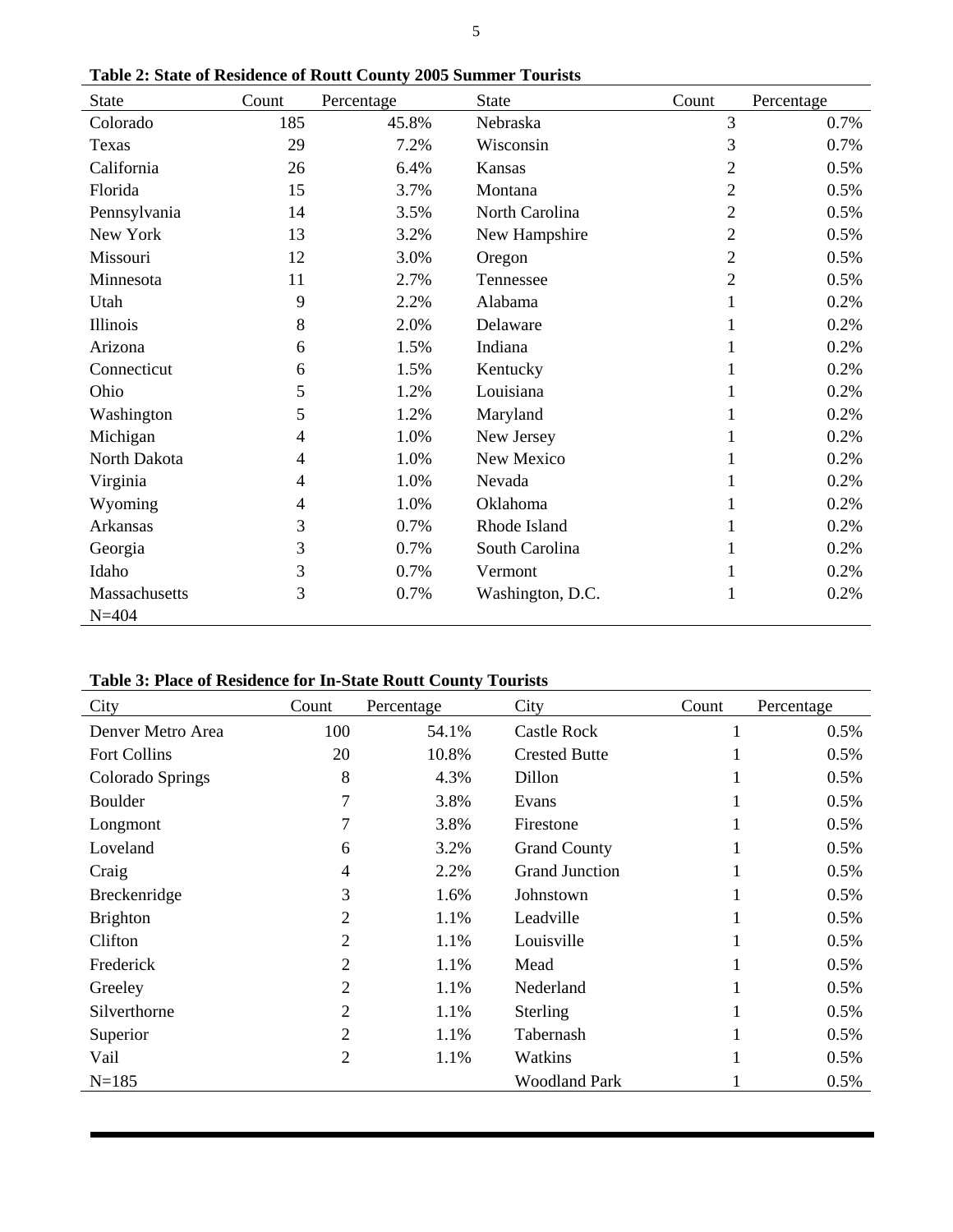In summary, the typical summer tourist to Steamboat Springs is a male in his mid-40's with a college degree and an annual household income of at least \$100,000. A tourist selected at random is most likely to reside in the Front Range of Colorado.

## **Tourists' Trip Length, Activities and Expenditures**

In order to further understand the typical Steamboat Springs summer tourist, their trip characteristics need to be analyzed. Specifically, the length of their stay in Routt County, the activities they participate in while in the area and where they spend their money. This section explains the characteristics of a summer trip to Steamboat Springs.

### *Trip Length*

Visitors to the Steamboat Springs area expected to stay an average of approximately eleven days during 2005, with a median of six days. In addition, they plan on spreading those days over a mean of 2.7 trips with a median of one trip to the Steamboat Springs area. So, the average summer tourist trip to Routt County is about 4 days. On average, a Routt County tourist traveled approximate 857 miles and about 6.5 hrs travel time one way for their current trip to the Steamboat Springs area. In addition, 90% of the respondents stated that their current trip to the Steamboat Springs area was the sole purpose of their travel.

#### *Trip Activities*

To determine what summer tourists do while on their trip to Routt County, survey respondents were asked to select from a list of primary activities he or she participated in during their most recent trip to the Steamboat Springs area. Respondents were allowed to select as many activities that pertained to their current trip (Table 4). The most frequent activity participated in during the summer by tourists is hiking and walking. Approximately half of the respondents partake in shopping, sightseeing/photography or driving for pleasure. Between 20% and 40% of the respondents' state that wildlife viewing, fishing, bicycling or picnicking is among their primary activities. While only 9.8% of the respondents stated that a ranch visit was a primary activity during their most recent trip to the Steamboat Springs area, 43.9% stated that they had visited a western ranch at some time. Fewer than 7% of the respondents stated that there were other activities that they would have liked to enjoy in the Steamboat Springs area that were not available to them.

| <b>Primary Activities</b>          | Percentage | <b>Primary Activities</b>     | Percentage |
|------------------------------------|------------|-------------------------------|------------|
| Hike/Walk                          | 62.7%      | Alpine tundra/ Flower viewing | 15.0%      |
| Shop                               | 49.3%      | Camp                          | 14.5%      |
| Sightsee/Photography               | 46.6%      | Attend a Music Concert        | 13.0%      |
| Drive for pleasure                 | 41.4%      | Horseback Ride                | 11.0%      |
| Wildlife Viewing                   | 37.0%      | Backpack                      | 11.0%      |
| Fish                               | 29.7%      | Mountain/Rock Climbing        | 10.0%      |
| Bicycle/Mt. Bike                   | 25.0%      | Ranch Visit                   | 9.8%       |
| Picnic                             | 24.3%      | Bird Watch                    | 8.3%       |
| River Raft                         | 17.4%      | Hunt                          | 6.1%       |
| Attend a Rodeo                     | 16.9%      | Swim/Hot Springs              | 4.7%       |
| Golf                               | 16.7%      | Wedding                       | 3.7%       |
| <b>Attend Other Sporting Event</b> | 16.4%      | <b>Business/Conference</b>    | 2.9%       |
| Visit historic sites               | 15.7%      | Visit Family/Friends          | 1.2%       |
| $N = 408$                          |            |                               |            |

# **Table 4: Primary Activities Tourists Participated in During Their Most Recent Trip to the Steamboat Springs area**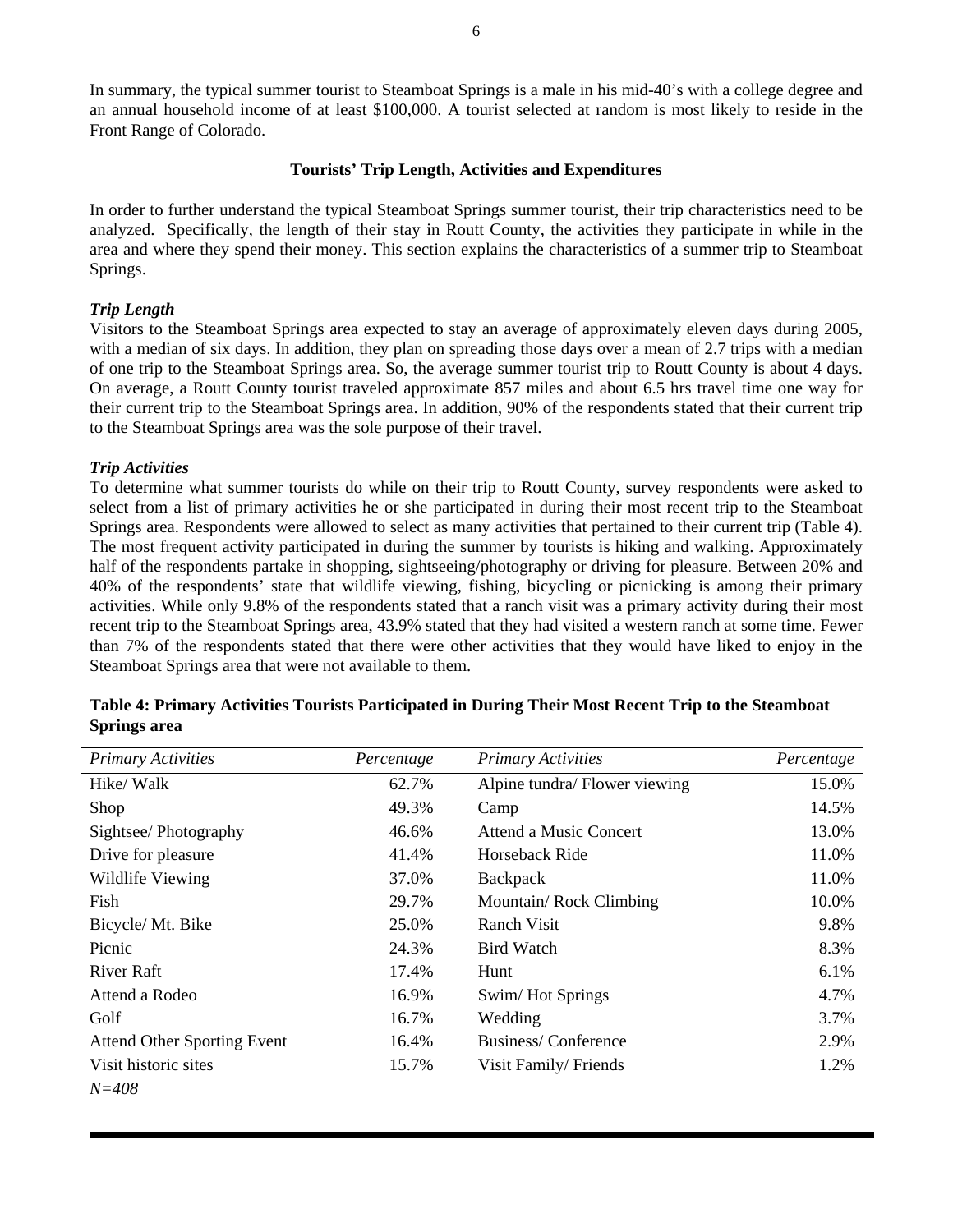# *Trip Expenditures*

In order to derive tourists' trip expenditures, respondents were asked to approximate how much they expect to spend on their current trip and what proportion of their spending they expect will be spent within Routt County by specified expenditure categories. Table 5 displays mean and median trip expenditures by expenditure categories. In general, the expenditures were in the following categories, in descending order: lodging, food and drink, transportation, entertainment and other expenditures. Of the total trip expenditure, the mean percent and the median percent of expenditures spent within Routt County is 83.3% and 92.7%, respectively. Further, transportation expenditures have the largest deviation between total and local trip expenditures due to the fact that tourists either buy plane tickets or gasoline for their automobiles prior to arriving in the Steamboat Springs area.

Per group per trip expenditures are calculated based on the values provided by the respondents. Respondents were asked how many people were represented by the trip expenditure information they provided. The average reported group size was 4.43 people. Per person expenditure values were calculated by dividing per group expenditures by the average group size. Per person per day expenditures were calculated by dividing the per person per trip expenditures by the average days per trip (5.4 days) to Steamboat Springs in 2005. These calculations represent the mean number of days per trip for the respondents who reported their expenditures and not the mean number of days per trip for the entire sample.

On average, a group of tourists spent \$1,466 for their current trip to the Steamboat Springs area, while they spent \$1,225 of that total within Routt County. On average, each tourist spent \$643 for their current trip, \$539 locally. A tourist spends an average of \$177 per day to vacation in Routt County. They spend about \$153 per day in the Steamboat Springs area.

| <b>Expenditure</b>    | Per Group Per Trip |            | <b>Per Person Per Trip</b> |                 | <b>Per Person Per Trip</b> |          |
|-----------------------|--------------------|------------|----------------------------|-----------------|----------------------------|----------|
| Category              |                    |            | $(N=187)$                  |                 | Day                        |          |
|                       | $(N=187)$          |            |                            |                 | $(N=179)$                  |          |
|                       | Total              | Local      | <b>Total</b>               | Local           | <b>Total</b>               | Local    |
| <b>Transportation</b> |                    |            |                            |                 |                            |          |
| Mean                  | \$295.78           | \$129.76   | \$134.86                   | \$59.43         | \$36.66                    | \$18.74  |
| Median                | \$100.00           | \$50.00    | \$37.50                    | \$15.00         | \$9.52                     | \$4.17   |
| Lodging               |                    |            |                            |                 |                            |          |
| Mean                  | \$520.64           | \$503.38   | \$219.67                   | \$212.43        | \$79.30                    | \$78.11  |
| Median                | \$206.00           | \$200.00   | \$75.00                    | \$75.00         | \$20.00                    | \$20.00  |
| <b>Food and Drink</b> |                    |            |                            |                 |                            |          |
| Mean                  | \$298.10           | \$268.58   | \$124.07                   | \$112.25        | \$29.38                    | \$27.00  |
| Median                | \$200.00           | \$180.00   | \$75.00                    | \$60.00         | \$16.67                    | \$15.00  |
| <b>Entertainment</b>  |                    |            |                            |                 |                            |          |
| Mean                  | \$196.93           | \$184.89   | \$68.42                    | \$63.05         | \$12.64                    | \$11.93  |
| Median                | \$60.00            | \$50.00    | \$20.00                    | \$15.00         | \$5.00                     | \$3.75   |
| <b>Other</b>          |                    |            |                            |                 |                            |          |
| Mean                  | \$156.76           | \$138.50   | \$97.28                    | \$92.16         | \$18.56                    | \$16.98  |
| Median                | $\$ -              | $\$ -      | $\$ -                      | $\mathsf{\$}$ - | $\$ -                      | $\$\sim$ |
| <b>Total</b>          |                    |            |                            |                 |                            |          |
| Mean                  | \$1,465.86         | \$1,225.12 | \$642.61                   | \$539.33        | \$176.78                   | \$152.76 |
| Median                | \$800.00           | \$600.00   | \$300.00                   | \$251.50        | \$75.00                    | \$59.58  |

## **Table 5: Routt County Tourists' Trip Expenditures**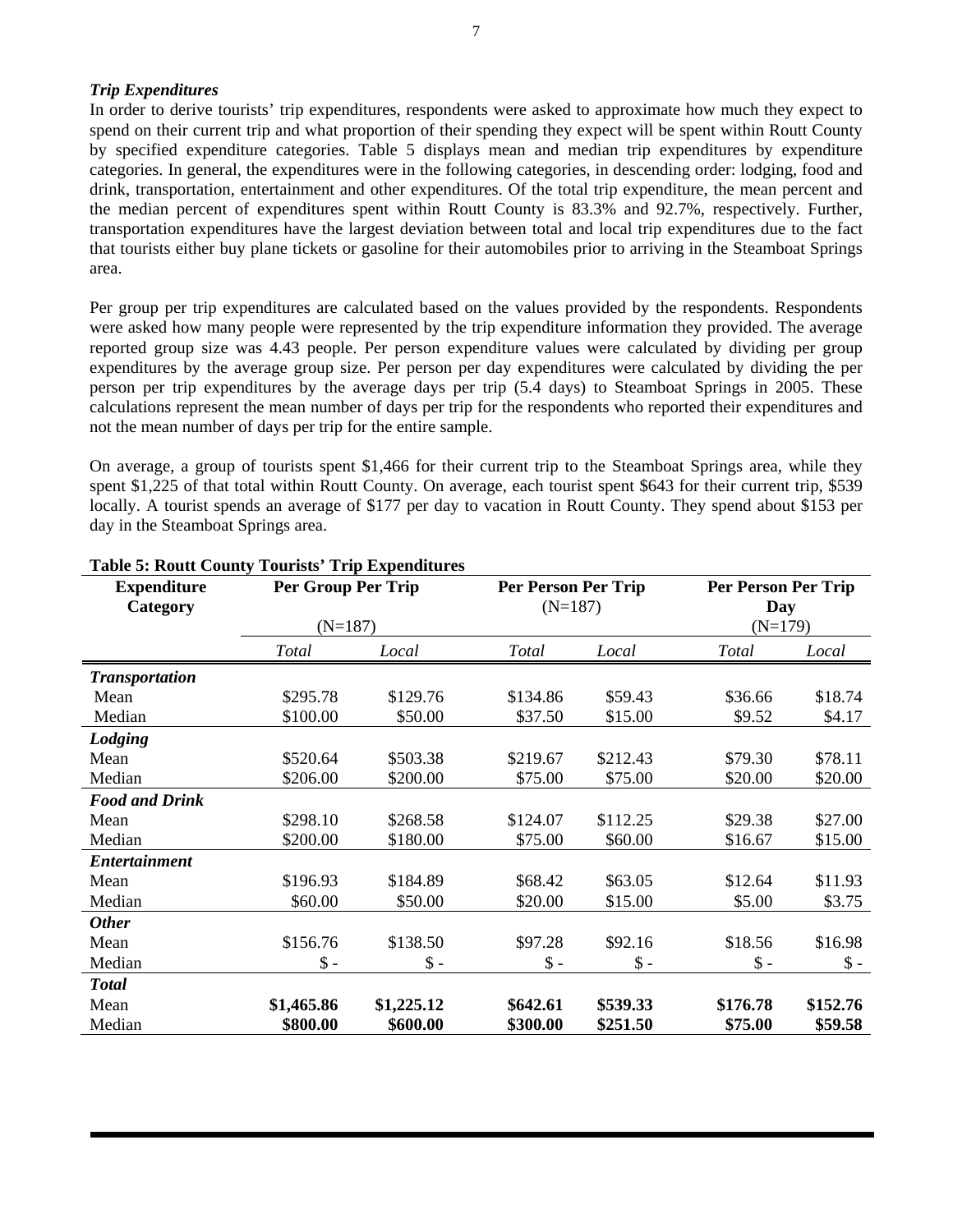#### **Tourists' Contingent Trip Behavior**

Although we now know what tourists spent in Routt County, we don't know what they might have spent given the opportunity to increase their local expenditures. That is, we know the minimum value tourists place on a Routt County vacation based on what they did actually spend, but not the maximum they might have spent had there been a need or the sensitivity of tourist expenditures to changes in conditions in the local tourism experience. This section addresses these issues.

Respondents were asked how they would change the length of their trip to the Steamboat Springs area if the cost of traveling increased, for example, due to an increase in gasoline prices or hotel rates by a given bid amount. Respondents were faced with a yes-no choice, or referendum, as to whether they would reduce the number of days they would choose to visit Routt County under the new cost structure or not. Contingent upon a 'yes' choice to a reduction in visitation due to higher costs, respondents were asked by how many days or fraction of days they would reduce the length of their visit in order to gain an improved measure of the sensitivity of tourists to trip costs.

Each survey was assigned one randomly selected bid amount from among 12 alternatives. The bid amounts had the following values: \$10, \$25, \$50, \$75, \$100, \$200, \$300, \$500, \$750, \$1,000, \$1,500 or \$2,000. An equal number of surveys (approximately 35) were completed for each given bid amount. The percentage of respondents who stated that they would reduce the length of the trip due to an increase in trip expenditures is shown in Figure 4 by bid amount. As the bid amount increases, the percent of respondents who would reduce the length of their trip also increases. The mean willingness to absorb additional costs under current conditions is \$122.57 per visitor, which represents \$17,936,337 of additional value in a Routt County vacation and potential revenue not currently finding its way into local hands.



**Figure 4: Percentage of Respondents Who Would Visit the Steamboat Springs area for Fewer Days During the Summer Season if the Cost of Travel Increased by \$X**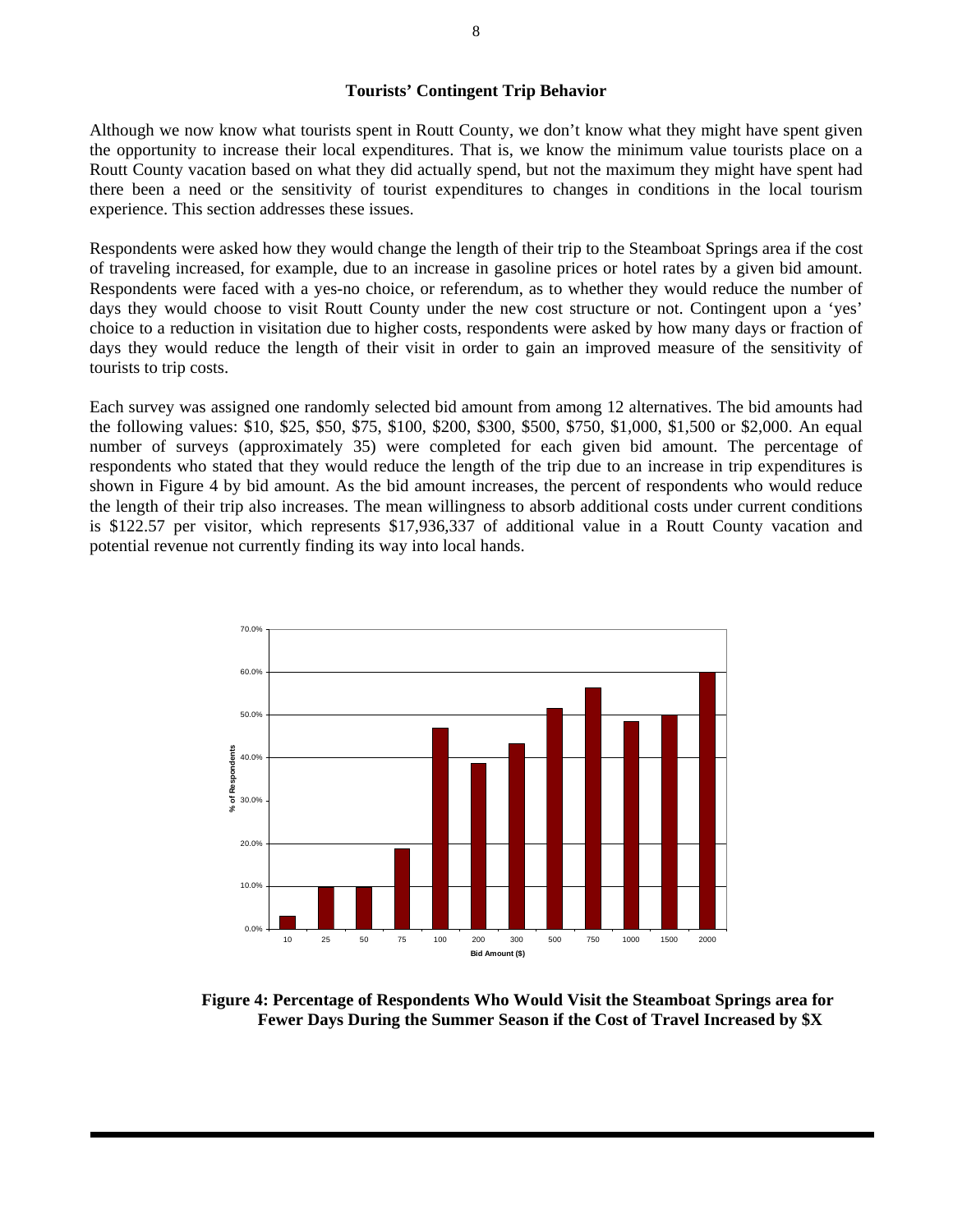What if valuable features of the Routt County tourism experience change? Will tourists stay more or less time, spend more or less money locally? Respondents were asked how their trip length and trip expenditures might change contingent on if existing ranch lands around Steamboat Springs had changed to urban uses. Table 6 illustrates the percentage of respondents who would change their expenditures and trip length due to a reduction of ranch open space in Routt County. In a 1993 survey of Routt County visitors, Rosenberger and Loomis (1999) found that 25% of the sample would reduce visitation while 23% of the sample would increase visitation if ranch open space in the Steamboat Springs area were converted to urban and resort uses. The 2005 results show that approximately 50% of the respondents would reduce both their expenditures and number of days spent in the Steamboat Springs area if existing ranch lands were converted to urban uses. The average trip would be reduced by approximately three days with a median value of two and half days and the average reduction in expenditures would be approximately \$70 per person per day, having a median value of \$25 per person per day. Therefore, on average, about \$210 per person per trip (median value of \$62.50 per person per trip) would not be spent in the Steamboat Springs area due to existing ranch lands converting to urban uses.

In order to extrapolate the per person per trip values to an annual impact value, the total number of summer tourists needs to be estimated. Based on Steamboat Springs Chamber of Commerce estimates, there are approximately 209,088 tourists who stay in hotels during a summer tourist season (Evans Hall, 2006). To arrive at the number of tourists who camp, we divided the total visitor days at Routt County State Parks by the average length of a trip derived from our sample and found that there are 134,242 total camp visitors (Colorado State Parks, 2005). We assumed that half of the visitors were Routt County residents, so only 67,121 of the total camp visitors are considered non-resident tourists to Routt County. Therefore, approximately 276,209 tourists visit Routt County during the summer months. Since 50.6% of the survey respondents stated they would reduce their trip to Steamboat if existing ranch lands were converted to urban uses, approximately 139,762 tourists per year can be expected to change their trip behavior based on this land conversion.

To obtain the median estimated loss of summer tourist revenue, we multiply the median value of reduction in spending by the total number of tourists changing their trip behavior. Therefore, the estimated loss of summer tourist revenue due to the development of ranch open space is \$8,735,121 per year. Since approximately 92.7% of tourists' expenditures are spent locally, \$8 million of total loss in tourist revenue would be lost within Routt County's economy per year.

| Steamboat Springs area to be worth fewer (or more)<br>dollars per day during the summer season? |     | Springs area fewer (or more) days during the<br>summer season? |                             |     |         |
|-------------------------------------------------------------------------------------------------|-----|----------------------------------------------------------------|-----------------------------|-----|---------|
|                                                                                                 | N   | Percent                                                        |                             | N   | Percent |
| Fewer                                                                                           | 192 | 54.7%                                                          | Fewer                       | 177 | 50.6%   |
| No Change                                                                                       | 157 | 44.7%                                                          | No Change                   | 172 | 49.1%   |
| More                                                                                            | 2   | $0.6\%$                                                        | More                        |     | 0.3%    |
| Total                                                                                           | 351 | 100.0%                                                         | Total                       | 350 | 100.0%  |
| <b>Per Person Per Day Values</b>                                                                |     |                                                                | <b>Days Per Trip Values</b> |     |         |
| <b>Mean Reduction</b>                                                                           |     | \$210.00                                                       | <b>Mean Reduction</b>       |     | 3.27    |
| <b>Median Reduction</b>                                                                         |     | \$69.56                                                        | <b>Median Reduction</b>     |     | 2.50    |

# **Table 6: Tourists' Responses If Ranch Lands Around Steamboat Springs were Changed to Urban Uses (i.e. housing and other resort development)**

Would this change cause you to visit the Steamboat

Would this change your vacation experience in the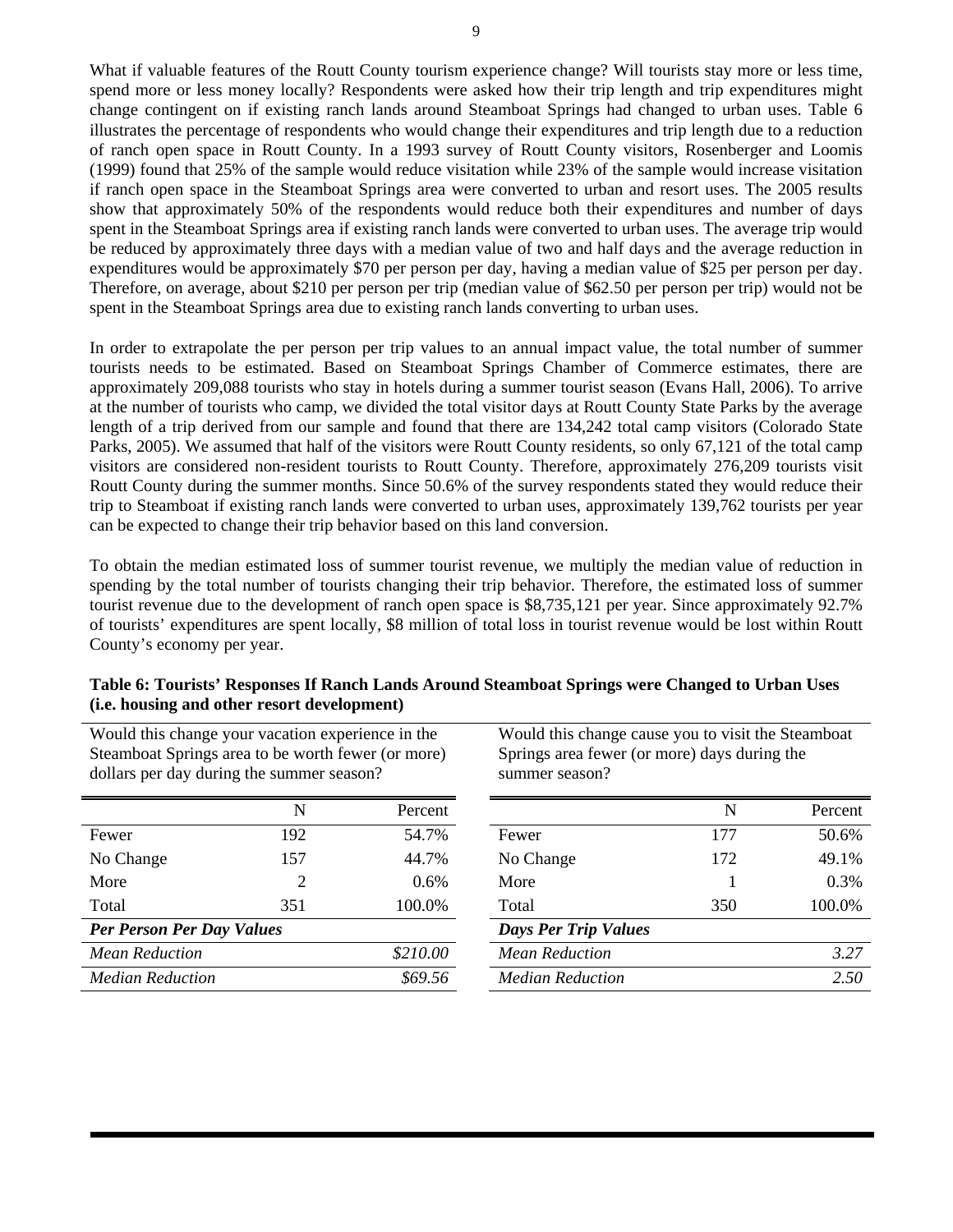Understanding tourists' motivations for visiting Routt County can shed some light on these responses to potential land use change. Respondents were asked to rate how natural and man-made assets contributed to their enjoyment of a Steamboat Springs vacation. The rating was based on a nine point Likert scale where nine represented the asset strongly contributed to their enjoyment and one represented the asset strongly detracting to their enjoyment of a Steamboat Springs vacation (Table 7). In addition, Table 7 shows the percentage of respondents who rated each amenity as either adding to (a rating between 6 and 9), detracting from (a rating between 1 and 4), or having a neutral (no) effect (a rating equal to 5) on their enjoyment of their Steamboat Springs vacation.

The natural environment is rated as the asset that most strongly adds (average rating of 8) to the tourists' experience in the Steamboat Springs area. Ranch open space, western historical preservation and recreation amenities, in rank order, are local assets that strongly add (average rating of 7) to the tourists' experience. Community services followed by urban development also contribute (average rating of 6) to the tourists' enjoyment of their trip to the Steamboat Springs area.

Respondents were asked to weigh various reasons for preserving ranch open space within Routt County. Specifically, the respondent was asked to allocate a percent of their total annual value towards each of the seven given reasons where their total must sum to 100 percent (Table 8). Although allocations were relatively similar across categories, the highest value was placed on the protection of working ranches for conserving soil, water, wildlife, and western cultural heritage (15.8%). Next, protecting ranches for potential viewing by future generations and for private enterprise received equal annual value weights (15.1%). The value of personally viewing (as opposed to passing along the opportunity to future generations) ranch open space and managing rural development growth held values of approximately 14% each. Lastly, the value of knowing the ranch open space exists without having to experience it personally and the value for the personal opportunity to view open space in the future were each given 12-13% of the total annual value (Table 8).

# **Summary and Conclusions**

The average Routt County summer tourist is a 45-year-old male with a college degree and an annual household income ranging from \$100,000 to \$129,999. The majority of tourists are United States residents and half of the tourists are from within the state of Colorado.

Tourists stated that the natural environment, ranch open space, western historical preservation and recreation amenities strongly add to their trip experience in the Steamboat Springs area. Community services and urban development are the lowest rated Steamboat Springs area amenities that add to a tourist's trip experience. Of the reasons for protecting ranch open space in Routt County, the highest values were placed on protection of working ranches, potential ranch open space viewing of upcoming generations and private enterprise to maintain agriculture as part of the local economy.

Visitors to the Steamboat Springs area expected to stay an average of approximately eleven days spanned over almost 3 trips during 2005. Respondents spend six and half hours traveling almost 860 miles one way to Steamboat Springs. While in the Steamboat Springs area, the majority of tourists hikes or walks, shops, sightsees or takes photographs, or drive for pleasure as their primary summer activities. Less than 10% of the tourists visit a ranch. However, nearly half the respondents have visited a western ranch. Of the total expenditures spent on their current trip to the Steamboat Springs area, 83.3% of spending occurs within Routt County. The typical visitor spends an average of \$153 per day in the local economy with the majority of expenditures attributed to lodging and food and drink.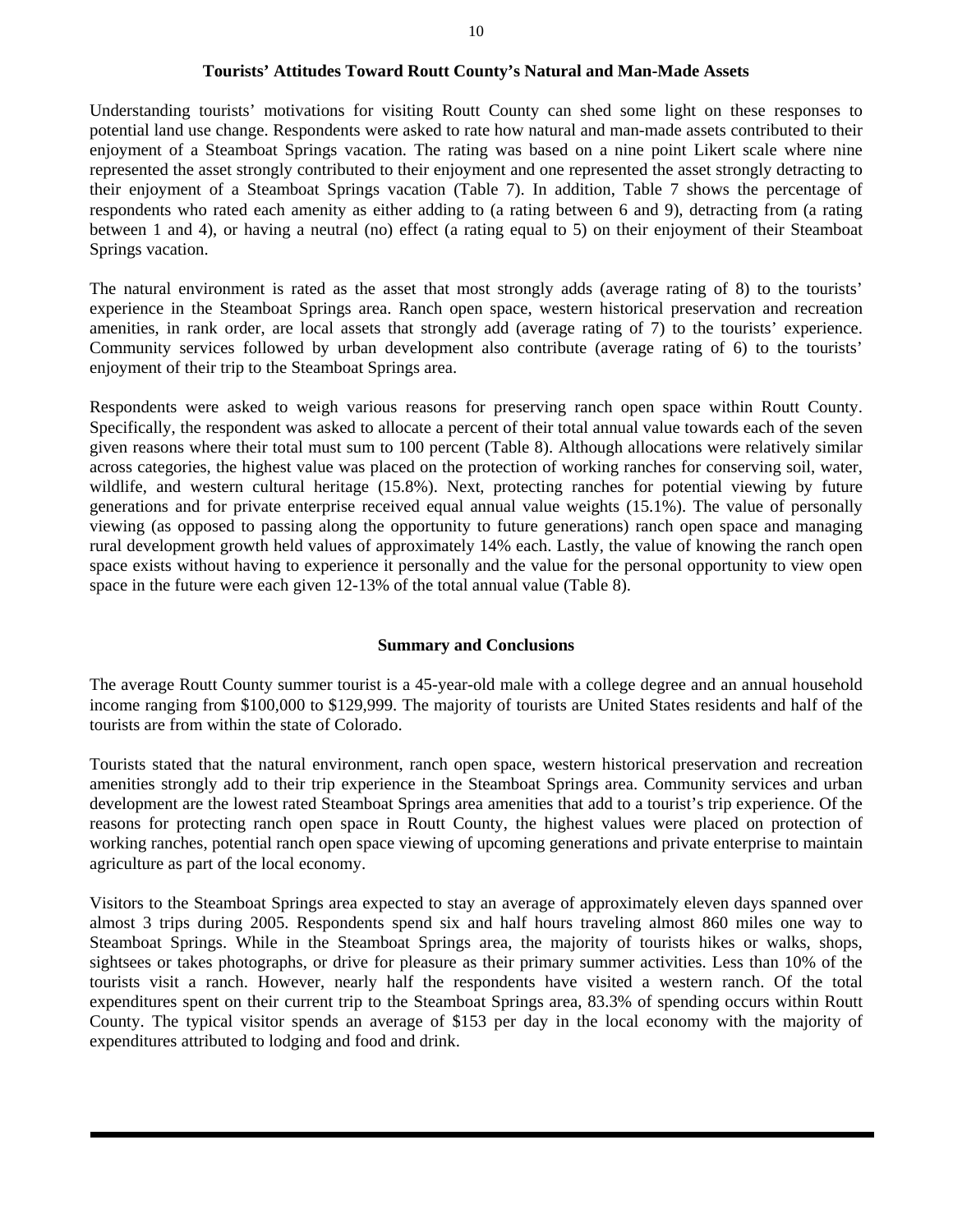| v acauon                                            |              |                                  |         |          |
|-----------------------------------------------------|--------------|----------------------------------|---------|----------|
| <b>Natural and Man-Made Assets</b>                  | Mean         | Percent of Respondents Reporting |         |          |
| 9 point scale:                                      | Score        | Adds                             | Neutral | Detracts |
| 1=strongly detracts, 5=neutral, and 9=strongly adds |              |                                  |         |          |
| <b>Recreation Amenities</b>                         | 7.00         | 64.49                            | 28.05   | 7.46     |
| Trails to walk, bike, ride horseback                | 7.91         | 88.86                            | 7.88    | 3.26     |
| Campgrounds, picnic sites, playgrounds              | 7.14         | 73.18                            | 23.62   | 3.21     |
| Golf courses, tennis courts                         | 6.06         | 49.12                            | 37.35   | 13.53    |
| Hot springs, swimming pools                         | 7.19         | 80.80                            | 15.19   | 4.01     |
| Water recreation sports                             | 6.83         | 69.23                            | 26.04   | 4.73     |
| Access roads, parking                               | 6.93         | 72.33                            | 22.48   | 5.19     |
| Equipment rental, guide services                    | 6.54         | 63.64                            | 30.61   | 5.76     |
| Ball diamonds, ice rinks, rodeo arenas              | 5.98         | 45.76                            | 41.82   | 12.42    |
| Ski lifts, slopes                                   | 7.25         | 72.49                            | 22.19   | 5.33     |
| Other snow sports                                   | 6.79         | 63.72                            | 30.91   | 5.36     |
| Fishing opportunities                               | 6.75         | 61.88                            | 32.26   | 5.87     |
| Hunting opportunities                               | 5.44         | 32.92                            | 46.27   | 20.81    |
| <b>Western Historical Preservation</b>              | 7.00         | 70.78                            | 26.42   | 2.80     |
| Historical barns, buildings, structures             | 6.90         | 71.60                            | 25.44   | 2.96     |
| Protection of historical working ranches            | 6.99         | 73.78                            | 23.17   | 3.05     |
| Protection of traditional ranch family ownership    | 6.97         | 68.92                            | 28.62   | 2.46     |
| Local museums                                       | 6.67         | 68.21                            | 29.01   | 2.78     |
| Local western, landmarks, statues, art              | 6.76         | 71.38                            | 25.85   | 2.77     |
| <b>Urban Development</b>                            | 6.00         | 58.65                            | 29.19   | 12.16    |
| Restaurants, Bars, Motels, Hotels                   | 6.98         | 80.56                            | 12.96   | 6.48     |
| Other retail businesses                             | 6.52         | 70.88                            | 21.76   | 7.35     |
| Theater, Concert Hall, Other Cultural Amenities     | 6.27         | 62.58                            | 29.56   | 7.86     |
| <b>Historic Buildings</b>                           | 6.83         | 75.08                            | 20.12   | 4.80     |
| Condos, Apartment Buildings                         | 5.57         | 47.58                            | 29.09   | 23.33    |
| Houses on Small and Medium-sized Lots               | 5.23         | 31.97                            | 47.65   | 20.38    |
| Houses on Large Lots, 15 Acres or More              | 5.57         | 41.93                            | 43.17   | 14.91    |
| <b>Community Services</b>                           | 6.00         | 42.90                            | 51.53   | 5.56     |
| Medical and Dental Services                         | 6.23         | 52.81                            | 43.13   | 4.06     |
| Schools, Educational Services, Library              | 5.76         | 35.05                            | 60.77   | 4.18     |
| Religious Organizations                             | 5.31         | 24.60                            | 66.02   | 9.39     |
| <b>Youth Programs</b>                               | 5.56         | 31.17                            | 62.66   | 6.17     |
| Government (Law Enforcement, Road Maintenance)      | 6.05         | 47.60                            | 47.60   | 4.79     |
| Jobs (Working Conditions, Pay, Benefits)            | 5.81         | 39.23                            | 55.31   | 5.47     |
| Housing (Availability, Price, Rent, Quality)        | 6.05         | 48.89                            | 44.13   | 6.98     |
| Repair Services (Auto, House, Appliance)            | 5.83         | 40.71                            | 55.45   | 3.85     |
| Shopping (Price, Quality, Availability)             | 6.54         | 66.06                            | 28.75   | 5.20     |
|                                                     |              |                                  |         |          |
| <b>Natural Environment</b>                          | 8.00<br>8.26 | 96.15                            | 3.23    | 0.62     |
| Climate                                             |              | 94.81                            | 4.10    | 1.09     |
| Air and water quality                               | 8.35         | 96.13                            | 3.31    | 0.55     |
| Rivers, Lakes, Streams, Waterfalls                  | 8.48         | 96.15                            | 3.30    | 0.55     |
| Mountains, Forests, Wildlife                        | 8.57         | 97.51                            | 2.21    | 0.28     |
| <b>Ranch Open Space</b>                             | 7.00         | 80.10                            | 17.57   | 2.33     |
| <b>Meadows</b>                                      | 7.87         | 90.08                            | 8.22    | 1.70     |
| Birds, Wildlife                                     | 7.87         | 90.60                            | 7.98    | 1.42     |
| Viewing Cattle, Horses, Sheep                       | 7.22         | 77.33                            | 20.06   | 2.62     |
| Hayland, Hay Stacks, Corrals, Ranch Buildings       | 6.99         | 71.72                            | 24.78   | 3.50     |
| <b>Working Ranch Hands, Cowboys</b>                 | 6.91         | 70.78                            | 26.81   | 2.41     |

**Table 7: Contribution of Natural and Man-Made Assets to Tourists' Enjoyment of a Steamboat Springs Vacation**